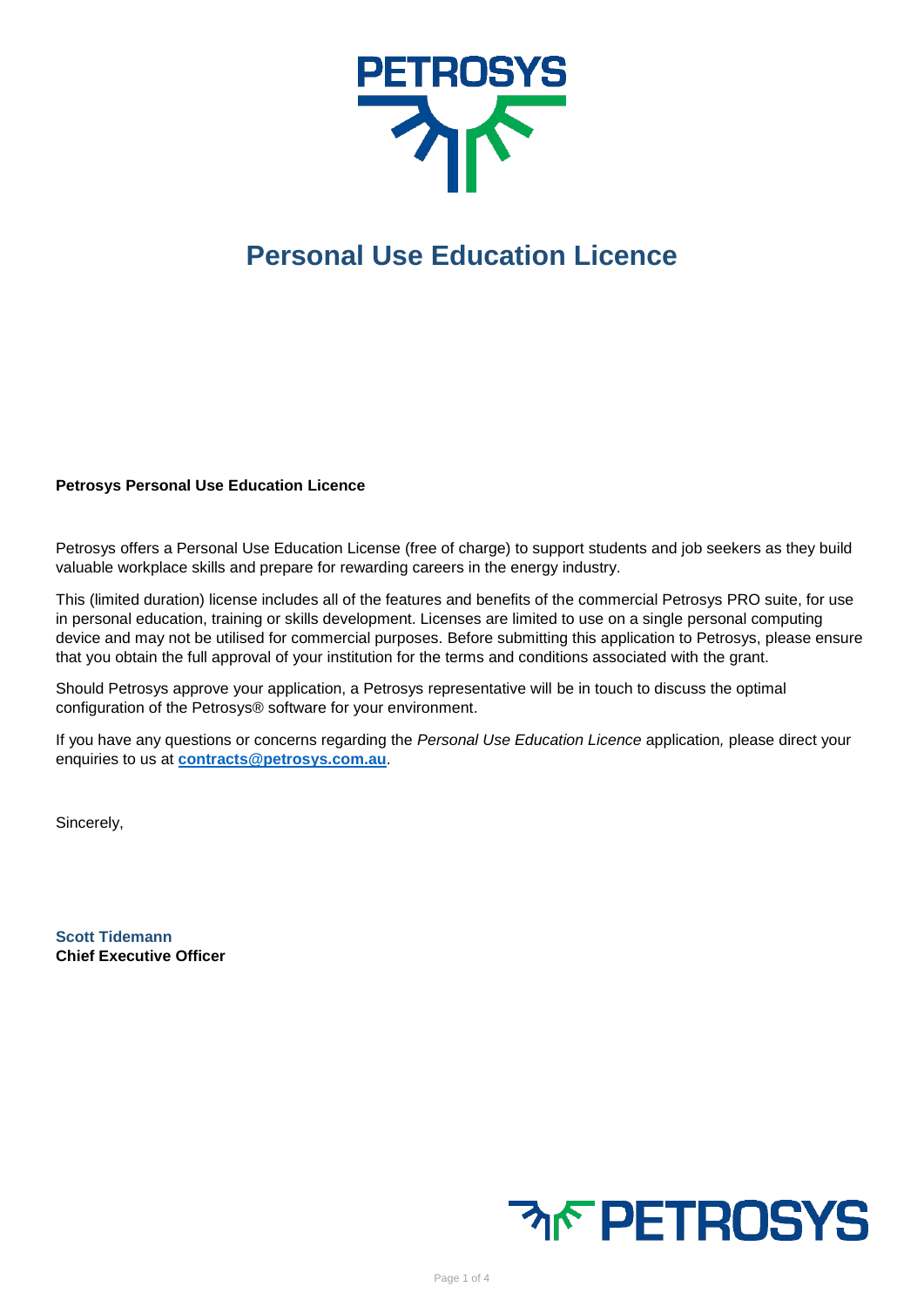## **To Submit your Application**

Complete the form and submit the application electronically by sending a scanned copy (PDF format) of the completed documents via email to **[contracts@petrosys.com.au](mailto:contracts@petrosys.com.au)**.

Alternatively, you can submit your application via mail or courier at the following address:

Attention: Educational Grant Program Petrosys Pty Ltd Level 2 101 Flinders Street Adelaide SA 5000 AUSTRALIA

If you require a further explanation of any part of the application process, please direct your queries to **[contracts@petrosys.com.au.](mailto:contracts@petrosys.com.au)**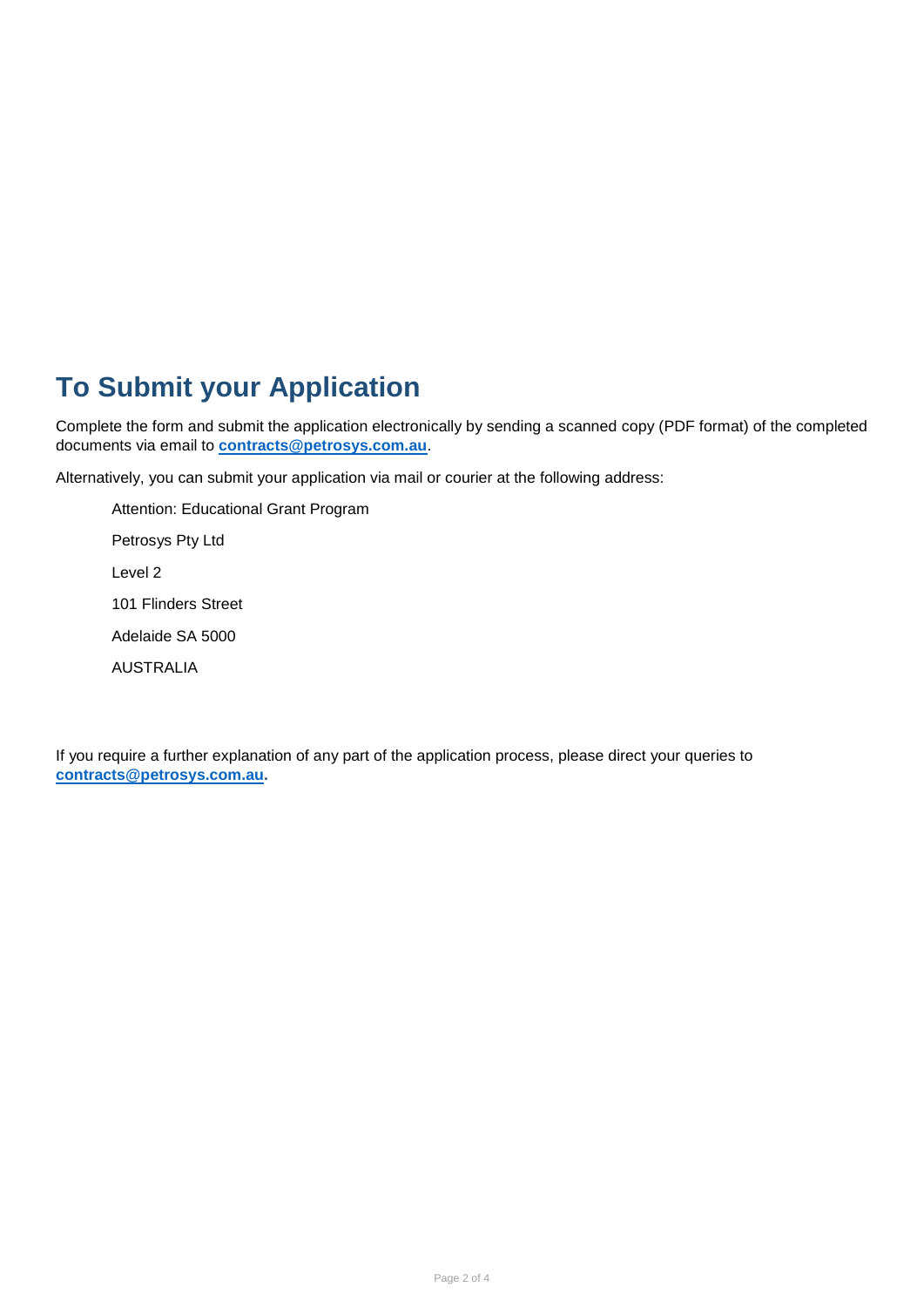## **Personal Use Education Licence Application Form**

Return the completed application, or direct all queries relation to this application to **contracts@petrosys.com.au** 

|                                                         | <b>LICENSEE DETAILS</b>                                                                                                                                                                                                                              |                                                                                                                                 |                                                                                                                                    |  |
|---------------------------------------------------------|------------------------------------------------------------------------------------------------------------------------------------------------------------------------------------------------------------------------------------------------------|---------------------------------------------------------------------------------------------------------------------------------|------------------------------------------------------------------------------------------------------------------------------------|--|
|                                                         | <b>Full Name</b><br><b>Government or University-issued Photo ID Number</b><br>Please provide a scanned copy. Alternatively, list<br>professional affiliates or employment history                                                                    |                                                                                                                                 | <u> 1980 - Johann Barbara, martin da basar da basar da basar da basar da basar da basar da basar da basar da basa</u>              |  |
|                                                         | Telephone no.:                                                                                                                                                                                                                                       |                                                                                                                                 |                                                                                                                                    |  |
|                                                         | <b>Email address</b>                                                                                                                                                                                                                                 |                                                                                                                                 |                                                                                                                                    |  |
|                                                         | Website:                                                                                                                                                                                                                                             |                                                                                                                                 |                                                                                                                                    |  |
|                                                         | <b>Street address</b>                                                                                                                                                                                                                                |                                                                                                                                 | <b>Postal address</b>                                                                                                              |  |
| <b>Street</b>                                           |                                                                                                                                                                                                                                                      | <b>Street</b>                                                                                                                   |                                                                                                                                    |  |
|                                                         |                                                                                                                                                                                                                                                      |                                                                                                                                 |                                                                                                                                    |  |
| City                                                    |                                                                                                                                                                                                                                                      | City                                                                                                                            |                                                                                                                                    |  |
| ZIP/Post Code                                           |                                                                                                                                                                                                                                                      | <b>ZIP/Post Code</b>                                                                                                            |                                                                                                                                    |  |
| Country                                                 |                                                                                                                                                                                                                                                      | Country                                                                                                                         |                                                                                                                                    |  |
|                                                         | <b>Signature</b><br>By signing this application, you agree to the Personal Use<br>Education Licence Terms & Conditions (page 3)                                                                                                                      |                                                                                                                                 | Sign here                                                                                                                          |  |
|                                                         | <b>INTENDED SOFTWARE USE</b>                                                                                                                                                                                                                         |                                                                                                                                 |                                                                                                                                    |  |
| <b>Reason for requesting Licence</b><br>Please describe |                                                                                                                                                                                                                                                      | $\Box$<br>$\Box$<br>$\Box$<br>$\Box$                                                                                            | Studying undergraduate degree<br>Studying postgraduate degree<br>I'm seeking employment<br>I'm undertaking not-for-profit research |  |
|                                                         |                                                                                                                                                                                                                                                      |                                                                                                                                 |                                                                                                                                    |  |
| $\perp$<br>publication, etc.                            | Name of educational institution (if applicable)<br>If applicable, please provide evidence of your association with the educational institution, e.g.;<br>registration acknowledgement, a departmental listing, a previous semester results, a recent |                                                                                                                                 |                                                                                                                                    |  |
|                                                         | MAC Address of computer Petrosys will be installed:                                                                                                                                                                                                  |                                                                                                                                 |                                                                                                                                    |  |
|                                                         | <b>Duration of intended use</b>                                                                                                                                                                                                                      | 1 month<br>$\Box$<br>3 months<br>П                                                                                              |                                                                                                                                    |  |
|                                                         | Nature of intended use<br>Check all that apply:                                                                                                                                                                                                      | <b>BSc</b> project<br>$\Box$<br>MSc project<br>$\Box$<br>PhD project<br>ш<br>$\Box$<br>Other research<br>$\Box$<br>$\perp$<br>П | Post-doctorate project<br>Teaching/tutoring a group<br>Teaching/tutoring an individual                                             |  |